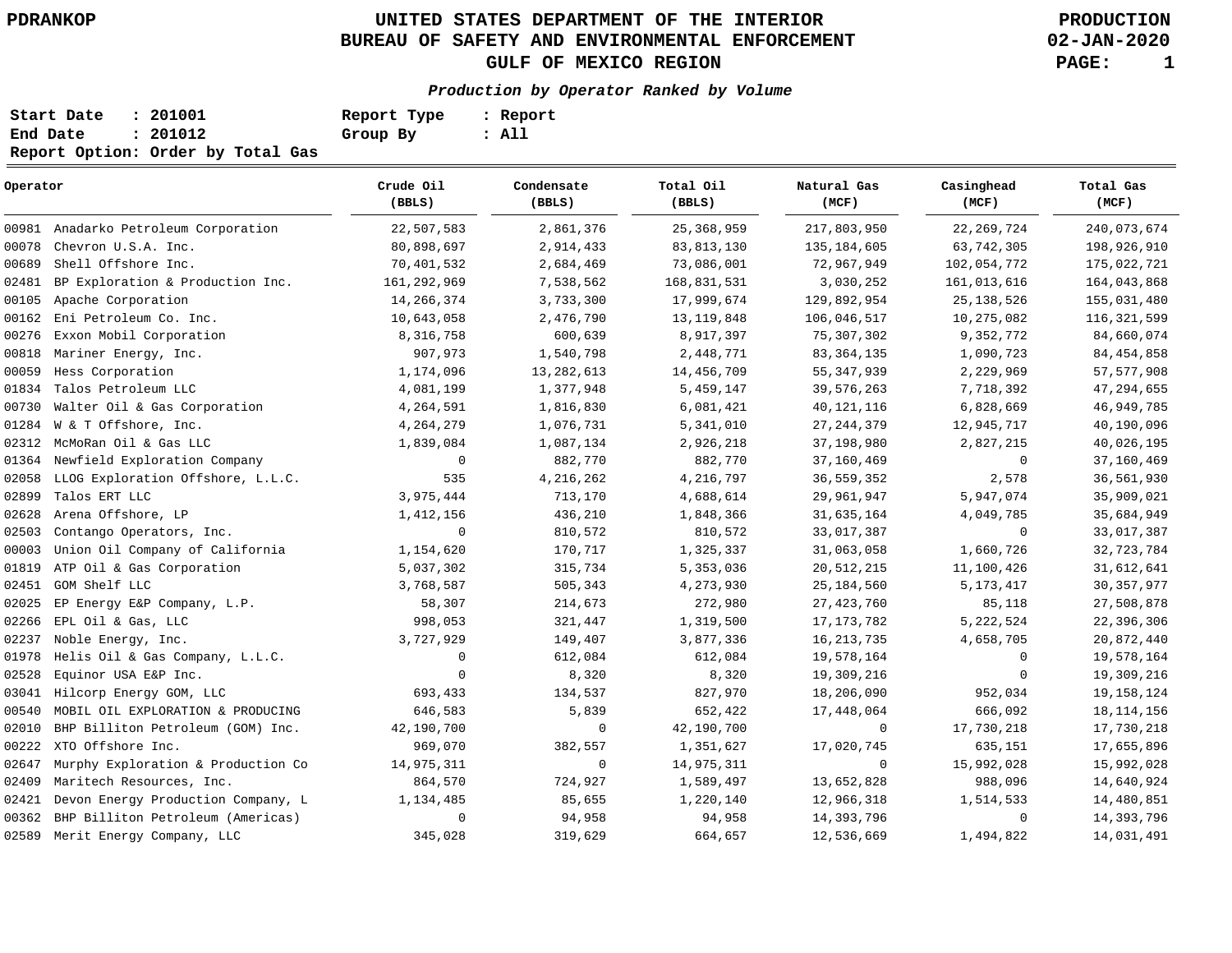**02-JAN-2020**

| Start Date | : 201001                          | Report Type | : Report |
|------------|-----------------------------------|-------------|----------|
| End Date   | : 201012                          | Group By    | : All    |
|            | Report Option: Order by Total Gas |             |          |

| Operator |                                    | Crude Oil<br>(BBLS) | Condensate<br>(BBLS) | Total Oil<br>(BBLS) | Natural Gas<br>(MCF) | Casinghead<br>(MCF) | Total Gas<br>(MCF) |
|----------|------------------------------------|---------------------|----------------------|---------------------|----------------------|---------------------|--------------------|
| 00687    | CNOOC Petroleum U.S.A. Inc.        | 2,132,673           | 114,051              | 2,246,724           | 11, 312, 003         | 1,958,810           | 13, 270, 813       |
| 02375    | Energy XXI GOM, LLC                | 5,802,597           | 650,147              | 6,452,744           | 6,779,090            | 5,335,047           | 12, 114, 137       |
| 03059    | ANKOR Energy LLC                   | 3,878,331           | 266,866              | 4, 145, 197         | 8,635,424            | 3,478,194           | 12, 113, 618       |
| 02477    | Tarpon Operating & Development, L. | 223,524             | 19,721               | 243,245             | 11,953,752           | 126,866             | 12,080,618         |
| 01482    | JX Nippon Oil Exploration (U.S.A.) | 447,229             | 214,184              | 661,413             | 10,021,243           | 1,149,228           | 11,170,471         |
| 02117    | Shell Gulf of Mexico Inc.          | 4,493,882           | 0                    | 4,493,882           | 0                    | 10,595,584          | 10,595,584         |
| 02893    | Hall-Houston Exploration II, L.P.  | $\mathbf 0$         | 87,547               | 87,547              | 9,801,728            | $\mathbf{0}$        | 9,801,728          |
| 02579    | Tana Exploration Company LLC       | 281,543             | 160,210              | 441,753             | 9,599,641            | 163,233             | 9,762,874          |
| 03026    | EnVen Energy Ventures, LLC         | 1,101,868           | 237,304              | 1,339,172           | 9,042,669            | 674,739             | 9,717,408          |
| 02815    | Deep Gulf Energy LP                | $\mathbf 0$         | $\mathbf 0$          | $\mathbf 0$         | 8,632,577            | 0                   | 8,632,577          |
| 02714    | Century Exploration New Orleans, L | 476,526             | 164,459              | 640,985             | 8,092,389            | 144,277             | 8,236,666          |
| 02466    | Gryphon Exploration Company        | $\mathbf 0$         | 187,129              | 187,129             | 7,987,184            | $\mathbf 0$         | 7,987,184          |
| 00724    | Marathon Oil Company               | 7,999,650           | $\overline{0}$       | 7,999,650           | 0                    | 7,888,418           | 7,888,418          |
| 00064    | Hunt Oil Company                   | 99,657              | 180,311              | 279,968             | 6,797,284            | 479,327             | 7,276,611          |
| 03033    | Black Elk Energy Offshore Operatio | 332,036             | 199,027              | 531,063             | 5,885,446            | 1,076,712           | 6,962,158          |
| 00491    | EP Energy Management, L.L.C.       | 144,938             | 275,120              | 420,058             | 6,160,381            | 682,825             | 6,843,206          |
| 02636    | Fieldwood Energy SP LLC            | 1,300,164           | 168,201              | 1,468,365           | 4,259,396            | 2,446,608           | 6,706,004          |
| 02222    | PetroQuest Energy, L.L.C.          | 166,743             | 250,301              | 417,044             | 6,348,783            | 196,052             | 6,544,835          |
| 02894    | Bandon Oil and Gas, LP             | 537,081             | 296,733              | 833,814             | 5, 287, 142          | 1,016,768           | 6,303,910          |
| 02806    | Marubeni Oil & Gas (USA) LLC       | 702,717             | 4,813                | 707,530             | 4,591,629            | 1,092,334           | 5,683,963          |
| 02370    | LLOG Exploration & Production Comp | $\mathbf 0$         | 858                  | 858                 | 5,057,317            | 0                   | 5,057,317          |
| 02605    | Badger Oil Corporation             | $\mathbf 0$         | 15,109               | 15,109              | 4,988,618            | $\mathbf 0$         | 4,988,618          |
| 03075    | Hall-Houston Exploration III, L.P. | $\mathbf 0$         | 99,018               | 99,018              | 4,795,245            | $\Omega$            | 4,795,245          |
| 00056    | ConocoPhillips Company             | 2,194,168           | 0                    | 2,194,168           | 0                    | 4, 247, 783         | 4, 247, 783        |
| 02630    | Dynamic Offshore Resources NS, LLC | 561,561             | 137,215              | 698,776             | 3,636,356            | 474,750             | 4, 111, 106        |
| 02566    | Prime Offshore L.L.C.              | 0                   | 637                  | 637                 | 3,990,648            | 0                   | 3,990,648          |
| 02777    | Peregrine Oil & Gas, LP            | $\mathbf 0$         | 43,929               | 43,929              | 3,894,076            | 0                   | 3,894,076          |
| 02513    | Petro Ventures, Inc.               | 27,058              | 22,553               | 49,611              | 3,692,046            | 50,441              | 3,742,487          |
| 01586    | Petsec Energy Inc.                 | $\mathbf 0$         | 18,828               | 18,828              | 3,689,063            | 0                   | 3,689,063          |
| 03035    | Fieldwood Energy Offshore LLC      | 783,482             | 650,361              | 1,433,843           | 2,738,476            | 854,719             | 3,593,195          |
| 02813    | Royal Production Company, Inc.     | 35,029              | 8,488                | 43,517              | 3,358,980            | 231,959             | 3,590,939          |
| 02672    | Medco Energi US LLC                | 189,060             | 776                  | 189,836             | 3,382,792            | 187,646             | 3,570,438          |
| 01103    | EOG Resources, Inc.                | 0                   | 25,654               | 25,654              | 3,516,812            | 0                   | 3,516,812          |
| 02871    | Rooster Petroleum, LLC             | 134,461             | 301,901              | 436,362             | 2,970,525            | 442,460             | 3, 412, 985        |
|          | 02989 PROBE RESOURCES US LTD.      | $\mathbf 0$         | 25,749               | 25,749              | 3,208,871            | 0                   | 3,208,871          |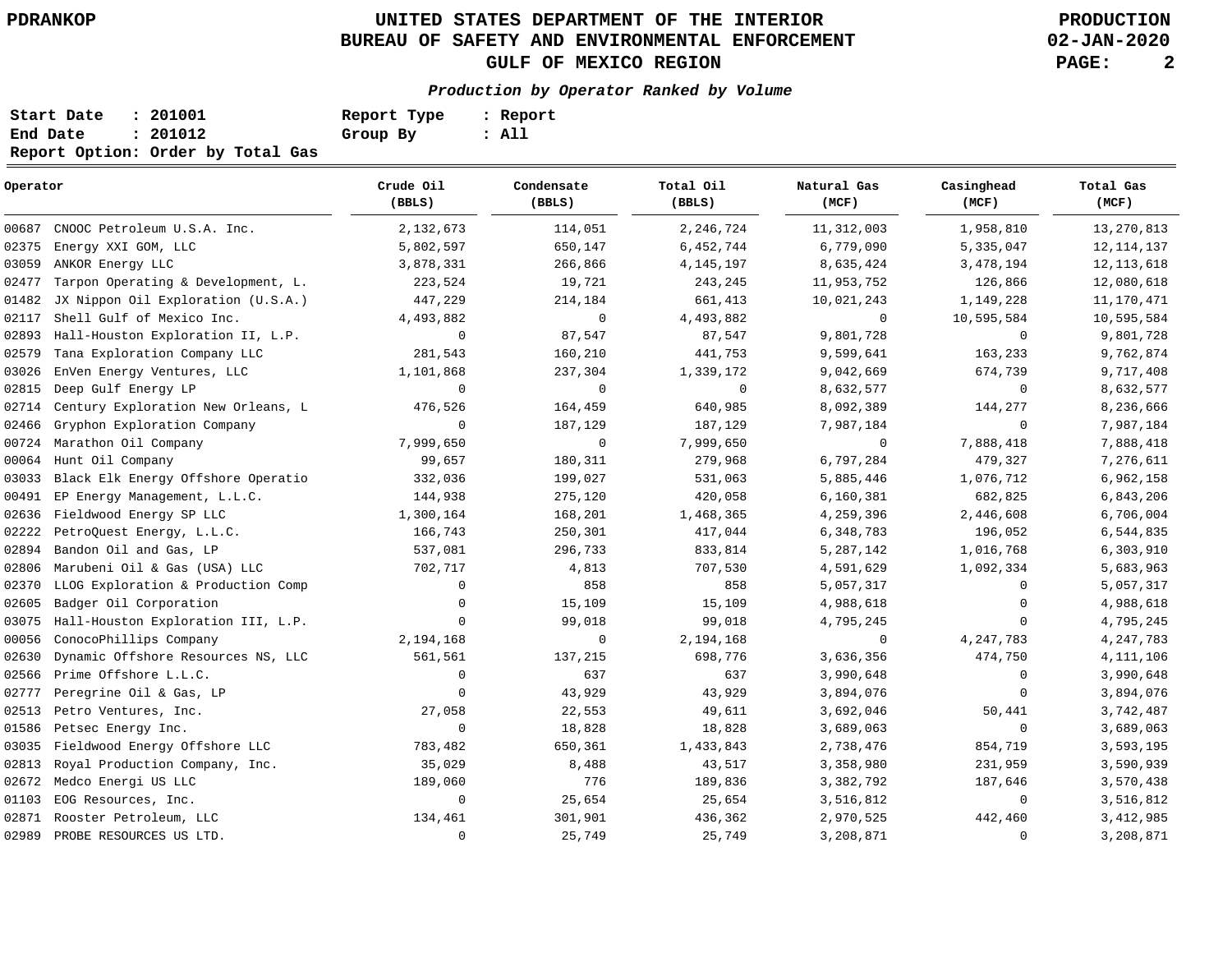**02-JAN-2020**

| Start Date | : 201001                          | Report Type | : Report |
|------------|-----------------------------------|-------------|----------|
| End Date   | : 201012                          | Group By    | : All    |
|            | Report Option: Order by Total Gas |             |          |

| Operator |                                     | Crude Oil<br>(BBLS) | Condensate<br>(BBLS) | Total Oil<br>(BBLS) | Natural Gas<br>(MCF) | Casinghead<br>(MCF) | Total Gas<br>(MCF) |
|----------|-------------------------------------|---------------------|----------------------|---------------------|----------------------|---------------------|--------------------|
| 01500    | TOTAL E&P USA, INC.                 | 579,274             | 118,398              | 697,672             | 1,863,854            | 759,814             | 2,623,668          |
| 03148    | W & T Energy VI, LLC                | 514,250             | 117,722              | 631,972             | 1,709,308            | 790,265             | 2,499,573          |
| 02747    | Matagorda Island Gas Operations, LL | $\mathbf 0$         | $\mathbf 0$          | $\mathbf 0$         | 2,470,829            | $\Omega$            | 2,470,829          |
| 02967    | Peregrine Oil & Gas II, LLC         | $\Omega$            | 449                  | 449                 | 2,470,490            | $\Omega$            | 2,470,490          |
| 02769    | Leed Petroleum LLC                  | 60,753              | 113,240              | 173,993             | 2,303,837            | 159,475             | 2,463,312          |
| 01963    | Apex Oil & Gas, Inc.                | $\mathbf 0$         | 24,240               | 24,240              | 2, 417, 647          | $\mathbf 0$         | 2, 417, 647        |
| 00560    | Seneca Resources Corporation        | 307,401             | 28,325               | 335,726             | 2,083,154            | 160,260             | 2, 243, 414        |
| 02800    | Monforte Exploration L.L.C.         | 123,462             | 2,584                | 126,046             | 1,735,918            | 219,788             | 1,955,706          |
| 02807    | Marlin Coastal, L.L.C.              | 114,130             | 209,358              | 323,488             | 1,583,271            | 162,349             | 1,745,620          |
| 02200    | Fairways Offshore Exploration, Inc  | 33,265              | 74,556               | 107,821             | 1,310,465            | 57,045              | 1,367,510          |
| 02865    | Fieldwood SD Offshore LLC           | 251,019             | $\mathbf 0$          | 251,019             | 0                    | 1,308,545           | 1,308,545          |
| 03056    | Northstar Offshore Energy Partners  | 553,903             | 45,411               | 599,314             | 650,553              | 623,616             | 1,274,169          |
| 03008    | Tengasco, Inc.                      | $\mathbf 0$         | 6,924                | 6,924               | 1,271,967            | $\mathbf 0$         | 1,271,967          |
| 02904    | Phoenix Exploration Company LP      | $\Omega$            | 602                  | 602                 | 1,189,345            | 0                   | 1,189,345          |
| 01207    | Petrobras America Inc.              | $\Omega$            | 387,478              | 387,478             | 1,153,894            | $\mathbf 0$         | 1,153,894          |
| 01945    | Northstar Interests, L.C.           | 34,305              | 10,041               | 44,346              | 1,019,848            | 33,929              | 1,053,777          |
| 02738    | Anglo-Suisse Offshore Partners, LL  | 1,258,750           | 8,085                | 1,266,835           | 126,673              | 886,010             | 1,012,683          |
| 01376    | Linder Oil Company, A Partnership   | 0                   | 233,525              | 233,525             | 1,008,300            | $\Omega$            | 1,008,300          |
| 01513    | Callon Petroleum Operating Company  | $\Omega$            | $\mathbf 0$          | $\mathbf 0$         | 952,773              | $\mathbf 0$         | 952,773            |
| 02594    | East Cameron Partners, LP           | $\mathbf 0$         | 9,072                | 9,072               | 762,430              | $\mathbf 0$         | 762,430            |
| 03147    | EC Offshore Properties, Inc.        | $\mathbf{0}$        | 5,928                | 5,928               | 740,468              | $\Omega$            | 740,468            |
| 03009    | Pyramid GOM, Inc.                   | 313,363             | $\mathbf 0$          | 313,363             | 317,038              | 382,409             | 699,447            |
| 01986    | Flextrend Development Company, L.L  | 265,385             | 22,559               | 287,944             | 212,285              | 450,976             | 663,261            |
| 02603    | Tammany Oil & Gas LLC               | $\mathbf 0$         | 656                  | 656                 | 622,840              | $\Omega$            | 622,840            |
| 01071    | Conn Energy, Inc.                   | $\Omega$            | 2,352                | 2,352               | 622,531              | $\Omega$            | 622,531            |
| 02721    | Tarpon Offshore Ventures, LP        | 0                   | 276,184              | 276,184             | 473,660              | $\Omega$            | 473,660            |
| 02655    | Sojitz Energy Venture, Inc.         | 0                   | 1,187                | 1,187               | 458,835              | $\Omega$            | 458,835            |
| 02606    | Palace Operating Company            | $\mathbf 0$         | 0                    | $\mathbf 0$         | 366,718              | $\mathbf 0$         | 366,718            |
| 02111    | Legacy Resources Co., L.P.          | $\mathbf{0}$        | 0                    | 0                   | 363,981              | $\Omega$            | 363,981            |
| 02957    | MC Offshore Petroleum, LLC          | 188,529             | 0                    | 188,529             | 80,500               | 232,867             | 313,367            |
| 02986    | Breton Energy, LLC                  | 0                   | 325                  | 325                 | 307,632              | $\mathbf 0$         | 307,632            |
| 02349    | Magnum Hunter Production, Inc.      | $\mathbf 0$         | 17,609               | 17,609              | 254,042              | $\mathbf 0$         | 254,042            |
| 02233    | Samson Contour Energy E&P, LLC      | 36,975              | 319,888              | 356,863             | 138,289              | 61,406              | 199,695            |
| 01138    | El Paso Production GOM Inc.         | 100                 | 65,848               | 65,948              | 157,584              | 18,142              | 175,726            |
|          | 02795 GoMex Energy Offshore, Ltd.   | 0                   | 5,591                | 5,591               | 140,590              | $\mathbf 0$         | 140,590            |